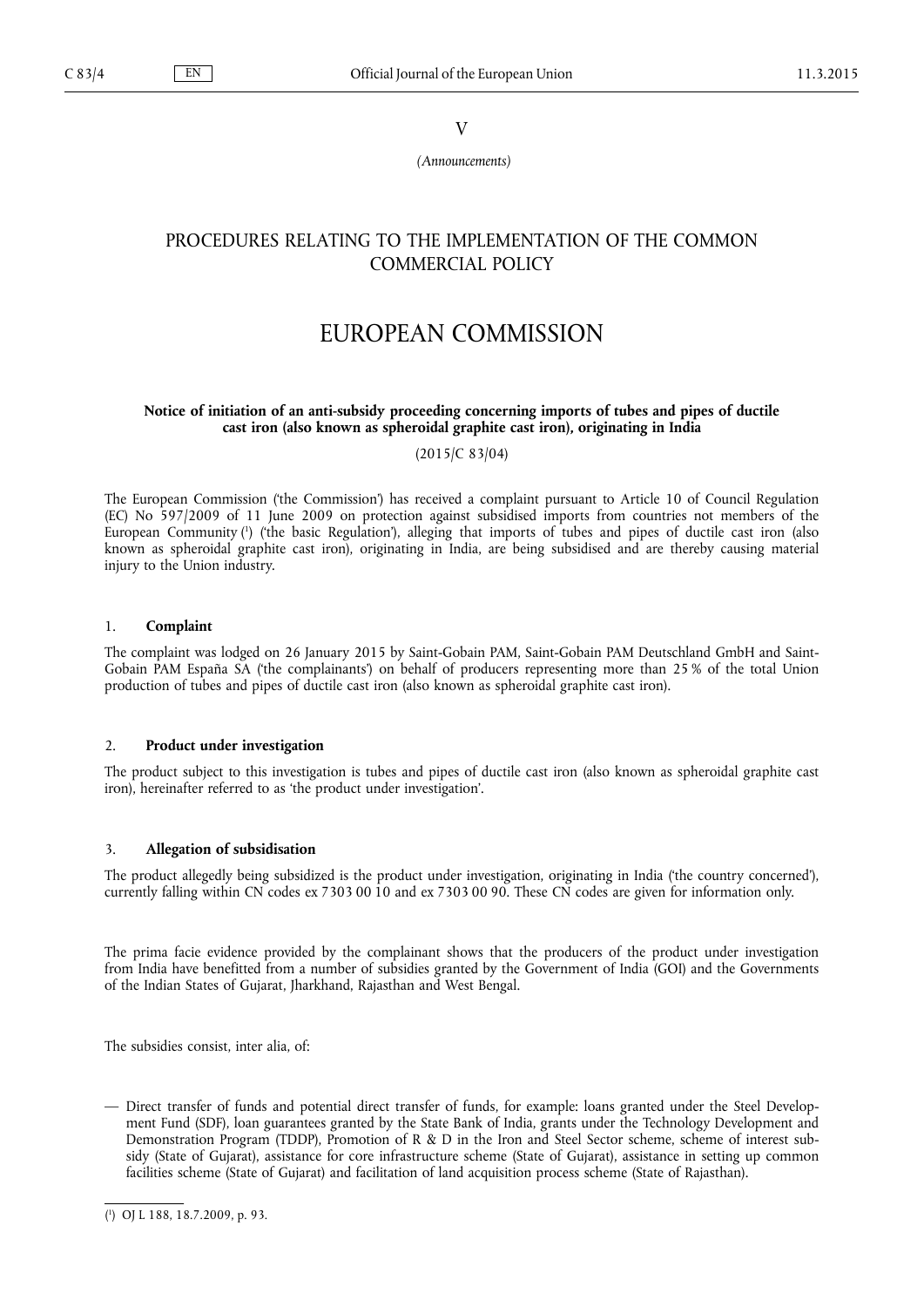- Government revenue that is otherwise due is forgone or not collected, for example: The Special Economic Zones Scheme (SEZS), Export Oriented Units Scheme (EOUS), Focus Product Scheme (FPS), Focus Market Scheme (FMS), Duty Free Import Authorisation scheme (DFIA), Export Promotion Capital Goods Scheme (EPCGS), Duty Drawback Scheme (DDS), Advance Authorisation Scheme (AAS), Incremental Exports Incentivisation Scheme (IEIS), Electricity duty exemption (Government of Gujarat), exemption from electricity duty and tax benefits (Government of Gujarat), sales tax exemption and VAT remission (Government of Gujarat) and exemptions from VAT according to the State of West Bengal VAT Act 2003.
- Provision of goods or services for less than adequate remuneration, for example: Granting of captive mining rights for coal and iron ore (GOI and State of Jharkhand) and provision of land (State of Rajasthan).
- Entrustment and/or direction of a private body by the Indian Government, for example: Provision of high grade iron ore for less than adequate remuneration and direct transfer of funds under the Export Credit Scheme (ECS).

The Commission reserves the right to investigate other subsidies which may be revealed during the course of the investigation.

It is alleged that the above schemes are subsidies since they involve a financial contribution from the Government of India or other regional governments (including public bodies) and confer a benefit to the recipients. They are alleged to be contingent upon the use of domestic over imported goods and/or contingent upon export performance and/or limited to certain enterprises or groups of enterprises and/or products and/or regions, and therefore specific and countervailable.

## 4. **Allegation of injury and causation**

The complainants have provided evidence that imports of the product under investigation from the country concerned have increased overall in absolute terms and have increased in terms of market share.

The prima facie evidence provided by the complainants shows that the volume and the prices of the imported product under investigation have had, among other consequences, a negative impact on the quantities sold, the level of prices charged and the market share held by the Union industry, resulting in substantial adverse effects on the overall performance and the employment situation of the Union industry.

#### 5. **Procedure**

Having determined, after informing the Member States, that the complaint has been lodged by or on behalf of the Union industry and that there is sufficient evidence to justify the initiation of a proceeding, the Commission hereby initiates an investigation pursuant to Article 10 of the basic Regulation.

The investigation will determine whether the product under investigation originating in the country concerned is being subsidised and whether these subsidised imports have caused injury to the Union industry. If the conclusions are affirmative, the investigation will examine whether the imposition of measures would not be against the Union interest.

The Government of India has been invited for consultations.

#### 5.1. *Procedure for the determination of subsidisation*

Exporting producers (<sup>1</sup>) of the product under investigation from the country concerned and the authorities of the country concerned are invited to participate in the Commission investigation.

<sup>(</sup> 1 ) An exporting producer is any company in the country concerned which produces and exports the product under investigation to the Union market, either directly or via a third party, including any of its related companies involved in the production, domestic sales or exports of the product under investigation.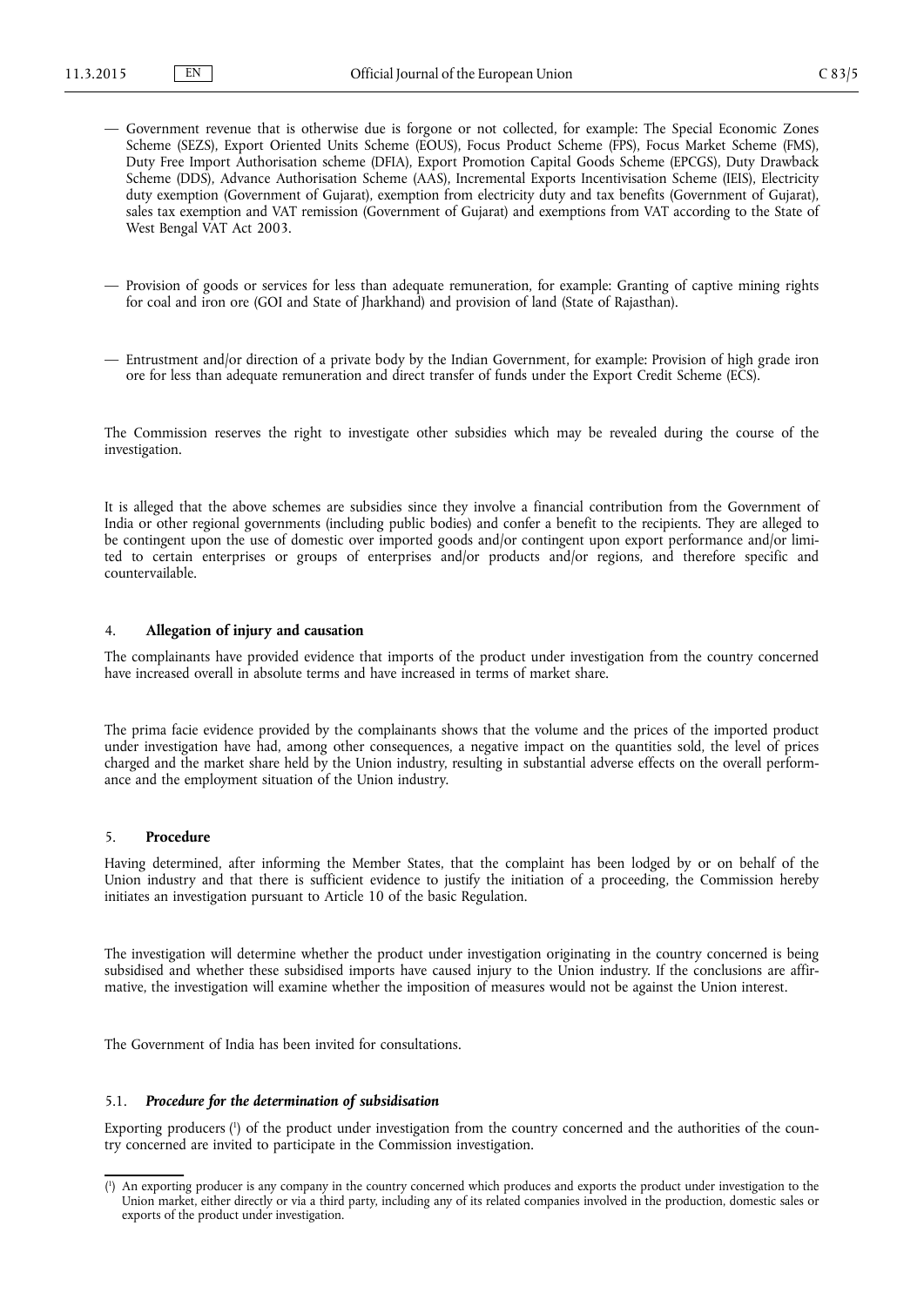## 5.1.1. *Investigating exporting producers*

(a) Sampling

In view of the potentially large number of exporting producers in the country concerned involved in this proceeding and in order to complete the investigation within the statutory time limits, the Commission may limit the exporting producers to be investigated to a reasonable number by selecting a sample (this process is also referred to as 'sampling'). The sampling will be carried out in accordance with Article 27 of the basic Regulation.

In order to enable the Commission to decide whether sampling is necessary, and if so, to select a sample, all exporting producers, or representatives acting on their behalf, are hereby requested to make themselves known to the Commission. These parties have to do so within 15 days of the date of publication of this Notice in the *Official Journal of the European Union*, unless otherwise specified, by providing the Commission with the information requested in Annex I to this Notice.

In order to obtain information it deems necessary for the selection of the sample of exporting producers, the Commission will also contact the authorities of the country concerned and may contact any known associations of exporting producers.

All interested parties wishing to submit any other relevant information regarding the selection of the sample, excluding the information requested above, must do so within 21 days of the publication of this Notice in the *Official Journal of the European Union*, unless otherwise specified.

If a sample is necessary, the exporting producers may be selected based on the largest representative volume of exports to the Union which can reasonably be investigated within the time available. All known exporting producers, the authorities of the country concerned and associations of exporting producers will be notified by the Commission, via the authorities of the country concerned if appropriate, of the companies selected to be in the sample.

In order to obtain information it deems necessary for its investigation with regard to exporting producers, the Commission will send questionnaires to the exporting producers selected to be in the sample, to any known association of exporting producers, and to the authorities of the country concerned.

All exporting producers selected to be in the sample will have to submit a completed questionnaire within 37 days from the date of notification of the sample selection, unless otherwise specified.

Without prejudice to the possible application of Article 28 of the basic Regulation, companies that have agreed to their possible inclusion in the sample but are not selected to be in the sample will be considered to be cooperating ('non-sampled cooperating exporting producers'). Without prejudice to section (b) below, the anti-subsidy duty that may be applied to imports from non-sampled cooperating exporting producers will not exceed the weighted average margin of subsidisation established for the exporting producers in the sample (<sup>1</sup>).

## (b) Individual subsidy margin for companies not included in the sample

Non-sampled cooperating exporting producers may request, pursuant to Article 27(3) of the basic Regulation that the Commission establish their individual subsidy margins ('individual subsidy margin'). The exporting producers wishing to claim an individual subsidy margin must request a questionnaire and return it duly completed within 37 days of the date of notification of the sample selection, unless otherwise specified.

However, exporting producers claiming an individual subsidy margin should be aware that the Commission may nonetheless decide not to determine their individual subsidy margin if, for instance, the number of exporting producers is so large that such determination would be unduly burdensome and would prevent the timely completion of the investigation.

<sup>(</sup> 1 ) Pursuant to Article 15(3) of the basic Regulation, any zero and de minimis amounts of countervailable subsidies and amounts of countervailable subsidies established in the circumstances referred to in Article 28 of the basic Regulation shall be disregarded.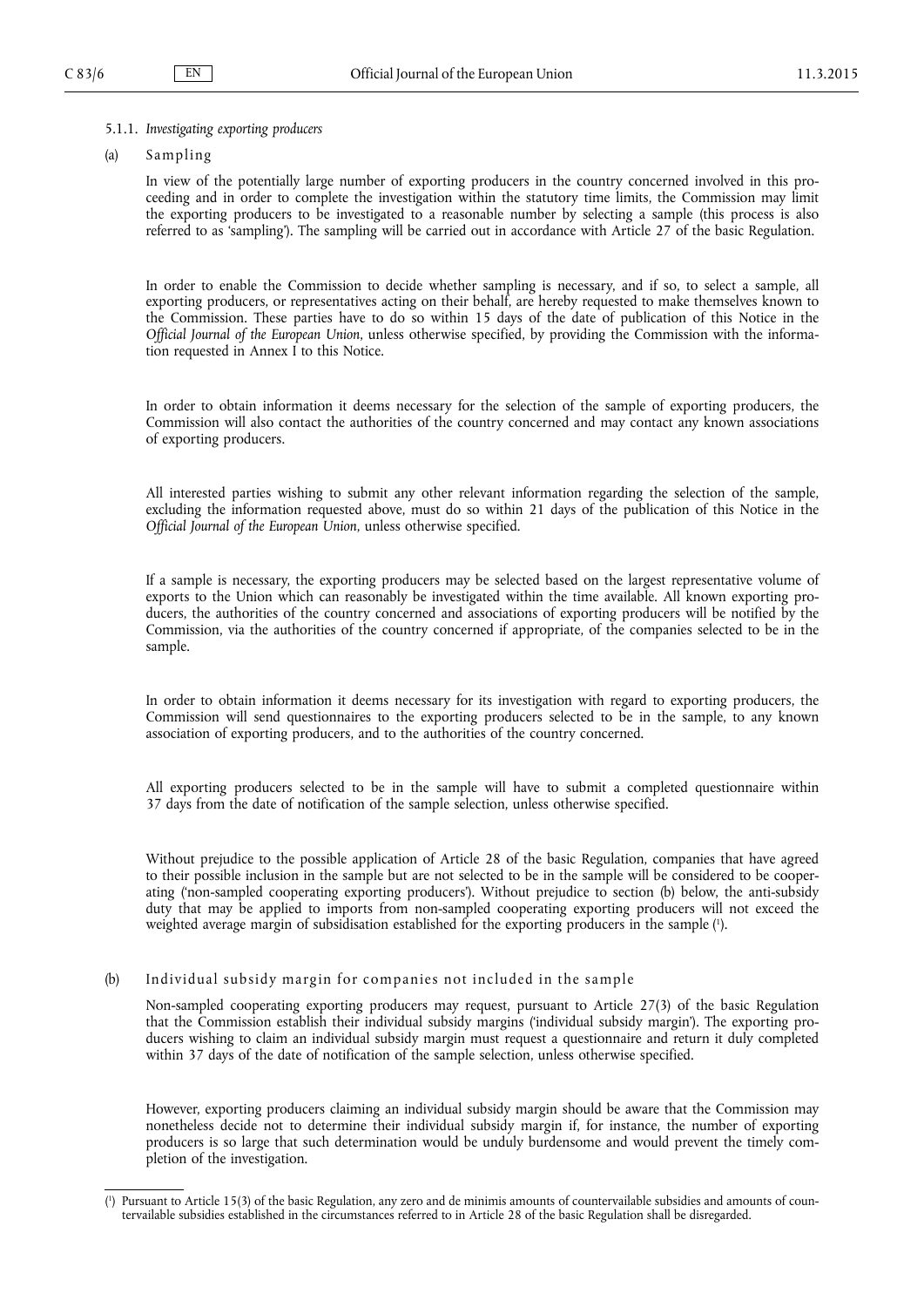#### 5.1.2. Investigating unrelated importers (1) (2)

Unrelated importers of the product under investigation from the country concerned to the Union are invited to participate in this investigation.

In view of the potentially large number of unrelated importers involved in this proceeding and in order to complete the investigation within the statutory time limits, the Commission may limit to a reasonable number the unrelated importers that will be investigated by selecting a sample (this process is also referred to as 'sampling'). The sampling will be carried out in accordance with Article 27 of the basic Regulation.

In order to enable the Commission to decide whether sampling is necessary and, if so, to select a sample, all unrelated importers, or representatives acting on their behalf, are hereby requested to make themselves known to the Commission. These parties must do so within 15 days of the date of publication of this Notice in the *Official Journal of the European Union*, unless otherwise specified, by providing the Commission with the information requested in Annex II to this **Notice** 

In order to obtain information it deems necessary for the selection of the sample of unrelated importers, the Commission may also contact any known associations of importers.

All interested parties wishing to submit any other relevant information regarding the selection of the sample, excluding the information requested above, must do so within 21 days of the publication of this Notice in the *Official Journal of the European Union*, unless otherwise specified.

If a sample is necessary, the importers may be selected based on the largest representative volume of sales of the product under investigation in the Union which can reasonably be investigated within the time available. All known unrelated importers and associations of importers will be notified by the Commission of the companies selected to be in the sample.

In order to obtain information it deems necessary for its investigation, the Commission will send questionnaires to the sampled unrelated importers and to any known association of importers. These parties must submit a completed questionnaire within 37 days from the date of the notification of the sample selection, unless otherwise specified.

## 5.2. *Procedure for the determination of injury and investigating Union producers*

A determination of injury is based on positive evidence and involves an objective examination of the volume of the subsidised imports, their effect on prices on the Union market and the consequent impact of those imports on the Union industry. In order to establish whether the Union industry is injured, Union producers of the product under investigation are invited to participate in the Commission investigation.

In order to obtain information it deems necessary for its investigation with regard to Union producers the Commission will send questionnaires to known Union producers or representative Union producers and to any known association of Union producers, namely to:

- Saint-Gobain PAM
- Saint-Gobain PAM Deutschland GmbH
- Saint-Gobain PAM España SA

<sup>(</sup> 1 ) Only importers not related to exporting producers can be sampled. Importers that are related to exporting producers have to fill in Annex I to the questionnaire for these exporting producers. In accordance with Article 143 of Commission Regulation (EEC) No 2454/93 of 2 July 1993 laying down provisions for the implementation of Council Regulation (EEC) No 2913/92 establishing the Community Customs Code, persons shall be deemed to be related only if: (a) they are officers or directors of one another's businesses; (b) they are legally recognized partners in business; (c) they are employer and employee; (d) any person directly or indirectly owns, controls or holds 5 % or more of the outstanding voting stock or shares of both of them; (e) one of them directly or indirectly controls the other; (f) both of them are directly or indirectly controlled by a third person; (g) together they directly or indirectly control a third person; or (h) they are members of the same family. Persons shall be deemed to be members of the same family only if they stand in any of the following relationships to one another: (i) husband and wife, (ii) parent and child, (iii) brother and sister (whether by whole or half blood), (iv) grandparent and grandchild, (v) uncle or aunt and nephew or niece, (vi) parent-in-law and son-in-law or daughter-in-law, (vii) brother-in-law and sister-in-law (OJ L 253, 11.10.1993, p. 1). In this context 'person' means any natural or legal person.

<sup>(</sup> 2 ) The data provided by unrelated importers may also be used in relation to aspects of this investigation other than the determination of subsidisation.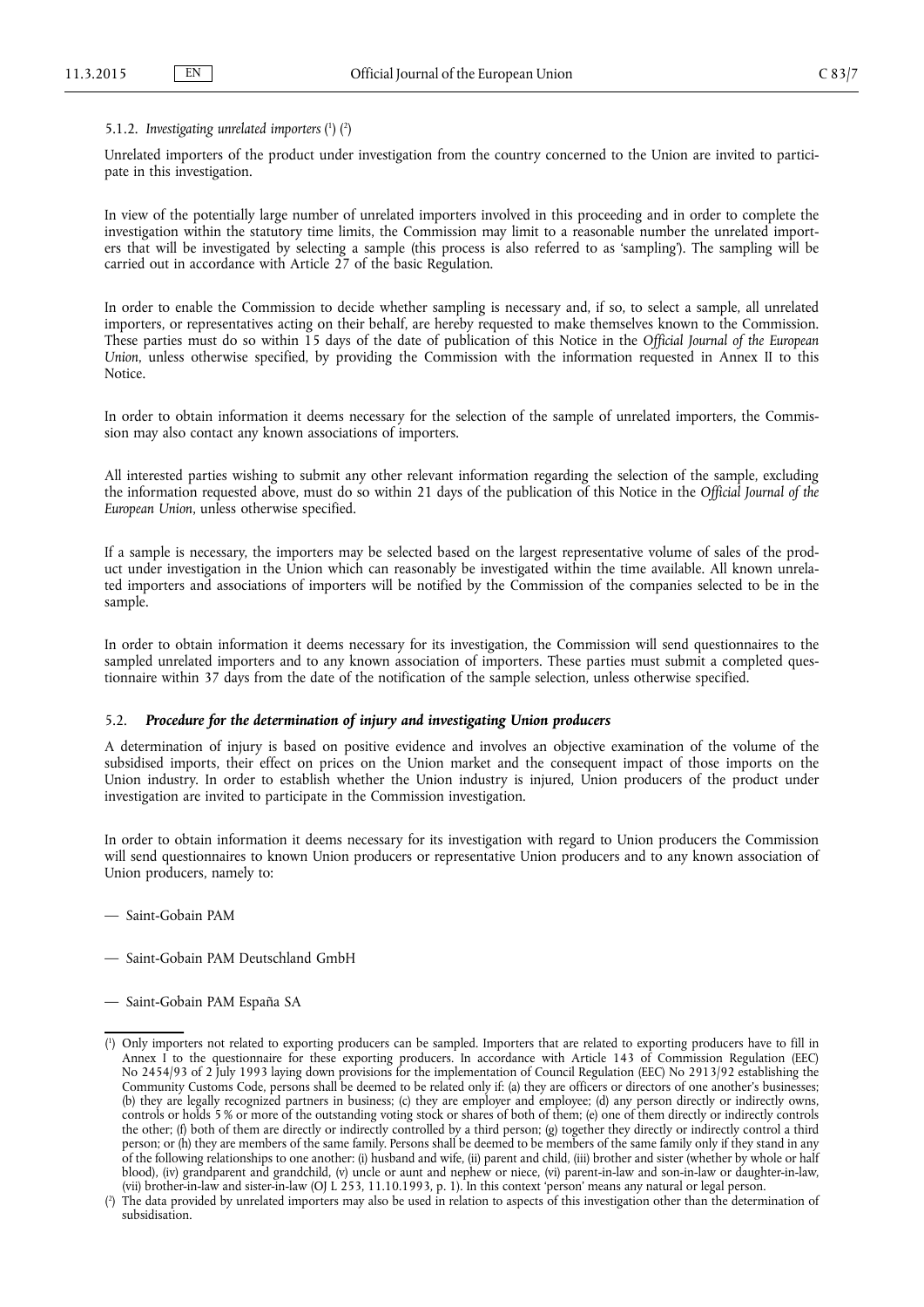- Duktus Rohrsysteme Wetzlar GmbH
- Tiroler Rohre GmbH
- Jindal Saw Italia SPA

The aforementioned Union producers and the associations of Union producers must submit the completed questionnaire within 37 days of the date of publication of this Notice in the *Official Journal of the European Union*, unless otherwise specified.

Any Union producer and association of Union producers not listed above is invited to contact the Commission, preferably by e-mail, immediately but no later than 15 days after the publication of this Notice in the *Official Journal of the European Union*, unless otherwise specified, in order to make itself known and request a questionnaire.

#### 5.3. *Procedure for the assessment of Union interest*

Should the existence of subsidisation and injury caused thereby be established, a decision will be made, pursuant to Article 31 of the basic Regulation, as to whether the adoption of anti-subsidy measures would not be in the Union interest. Therefore, Union producers, importers and their representative associations, users and their representative associations, and representative consumer organisations are invited to make themselves known within 15 days of the date of publication of this Notice in the *Official Journal of the European Union*, unless otherwise specified. In order to participate in the investigation, the representative consumer organisations have to demonstrate, within the same deadline, that there is an objective link between their activities and the product under investigation.

Parties that make themselves known within the above deadline may provide the Commission with information on the Union interest within 37 days of the date of publication of this Notice in the *Official Journal of the European Union*, unless otherwise specified. This information may be provided either in a free format or by completing a questionnaire prepared by the Commission. In any case, information submitted pursuant to Article 31 will only be taken into account if supported by factual evidence at the time of submission.

#### 5.4. *Other written submissions*

Subject to the provisions of this Notice, all interested parties are hereby invited to make their views known, submit information and provide supporting evidence. Unless otherwise specified, this information and supporting evidence must reach the Commission within 37 days of the date of publication of this Notice in the *Official Journal of the European Union*.

#### 5.5. *Possibility to be heard by the Commission investigation services*

All interested parties which have made themselves known within the deadlines specified above may request to be heard by the Commission investigation services. Any request to be heard should be made in writing and should specify the reasons for the request. For hearings on issues pertaining to the initial stage of the investigation the request must be submitted within 15 days of the date of publication of this Notice in the *Official Journal of the European Union*. Thereafter, a request to be heard must be submitted within the specific deadlines set by the Commission in its communication with the parties.

## 5.6. *Instructions for making written submissions and sending completed questionnaires and correspondence*

Information submitted to the Commission for the purpose of trade defence investigations shall be free from copyrights. Interested parties, before submitting to the Commission information and/or data which is subject to third party copyrights, must request specific permission to the copyright holder explicitly allowing a) the Commission to use the information and data for the purpose of this trade defence proceeding and b) to provide the information and/or data to interested parties to this investigation in a form that allows them to exercise their right of defence.

All written submissions, including the information requested in this Notice, completed questionnaires and correspondence provided by interested parties for which confidential treatment is requested shall be labelled 'Limited' ( 1 ).

<sup>(</sup> 1 ) A 'Limited' document is a document which is considered confidential pursuant to Article 29 of Council Regulation (EC) No 597/2009 (OJ L 188, 18.7.2009, p. 93) and Article 12 of the WTO Agreement on Subsidies and Countervailing Measures. It is also a document protected pursuant to Article 4 of Regulation (EC) No 1049/2001 of the European Parliament and of the Council (OJ L 145, 31.5.2001, p. 43).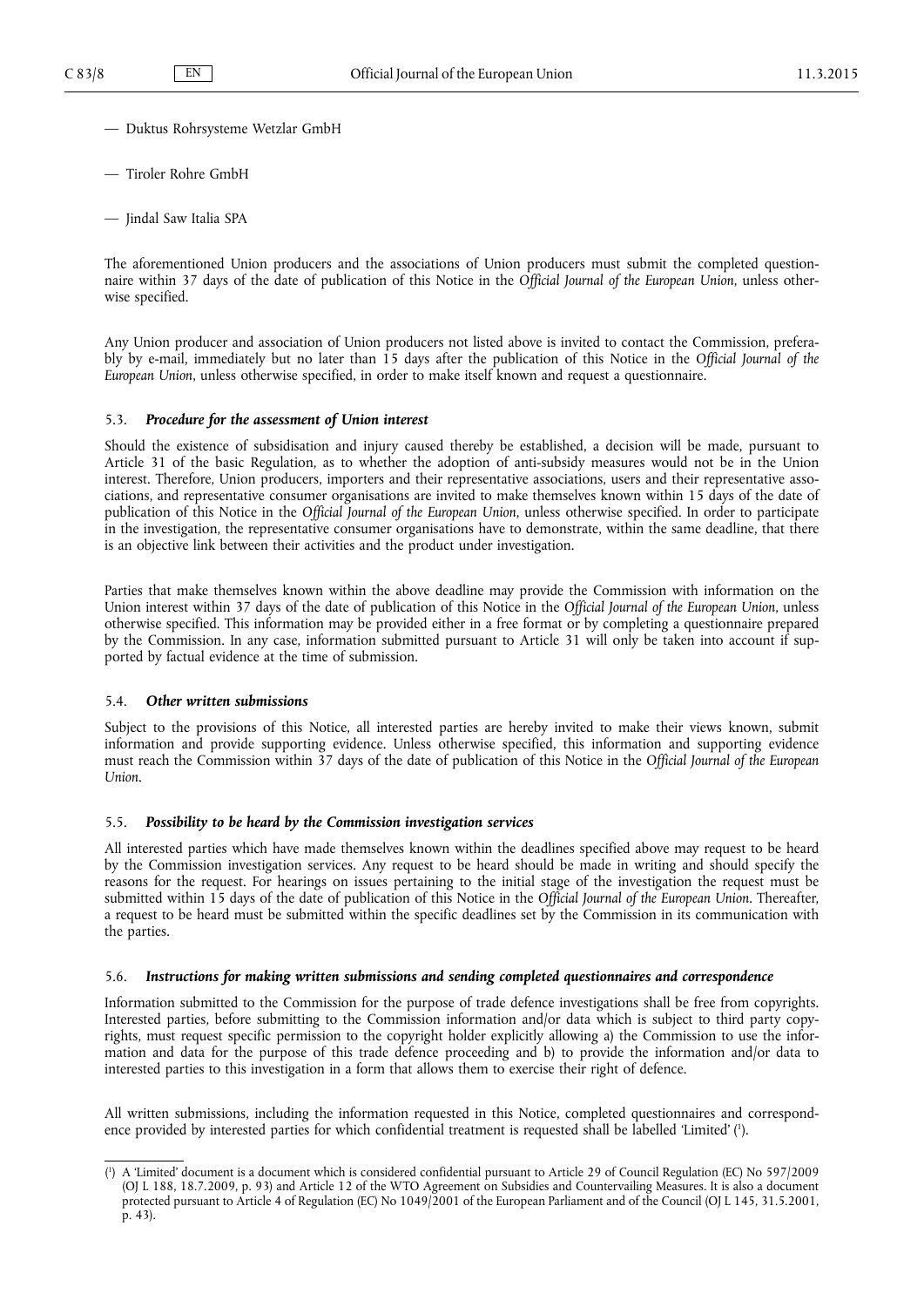Interested parties providing 'Limited' information are required to furnish non-confidential summaries of it pursuant to Article 29(2) of the basic Regulation, which will be labelled 'For inspection by interested parties'. These summaries should be sufficiently detailed to permit a reasonable understanding of the substance of the information submitted in confidence. If an interested party providing confidential information does not furnish a non-confidential summary of it in the requested format and quality, such information may be disregarded.

Interested parties are invited to make all submissions and requests by e-mail including scanned powers of attorney and certification sheets, with the exception of voluminous replies which shall be submitted on a CD-ROM or DVD by hand or by registered mail. By using e-mail, interested parties express their agreement with the rules applicable to electronic submissions contained in the document 'CORRESPONDENCE WITH THE EUROPEAN COMMISSION IN TRADE DEFENCE CASES' published on the website of the Directorate-General for Trade: [http://trade.ec.europa.eu/doclib/docs/](http://trade.ec.europa.eu/doclib/docs/2011/june/tradoc_148003.pdf) [2011/june/tradoc\\_148003.pdf](http://trade.ec.europa.eu/doclib/docs/2011/june/tradoc_148003.pdf) The interested parties must indicate their name, address, telephone and a valid e-mail address and they should ensure that the provided e-mail address is a functioning official business e-mail which is checked on a daily basis. Once contact details are provided, the Commission will communicate with interested parties by e-mail only, unless they explicitly request to receive all documents from the Commission by another means of communication or unless the nature of the document to be sent requires the use of a registered mail. For further rules and information concerning correspondence with the Commission including principles that apply to submissions by e-mail, interested parties should consult the communication instructions with interested parties referred to above.

Commission address for correspondence:

European Commission Directorate-General for Trade Directorate H Office: CHAR 04/039 1049 Bruxelles/Brussel BELGIQUE/BELGIË

E-mail: [TRADE-DCIT-INDIA-SUBSIDY@ec.europa.eu](mailto:TRADE-DCIT-INDIA-SUBSIDY@ec.europa.eu) [TRADE-DCIT-INDIA-INJURY@ec.europa.eu](mailto:TRADE-DCIT-INDIA-INJURY@ec.europa.eu)

## 6. **Non-cooperation**

In cases where any interested party refuses access to or does not provide the necessary information within the time limits, or significantly impedes the investigation, provisional or final findings, affirmative or negative, may be made on the basis of facts available, in accordance with Article 28 of the basic Regulation.

Where it is found that any interested party has supplied false or misleading information, the information may be disregarded and use may be made of facts available.

If an interested party does not cooperate or cooperates only partially and findings are therefore based on facts available in accordance with Article 28 of the basic Regulation, the result may be less favourable to that party than if it had cooperated.

Failure to give a computerised response shall not be deemed to constitute non-cooperation, provided that the interested party shows that presenting the response as requested would result in an unreasonable extra burden or unreasonable additional cost. The interested party should immediately contact the Commission.

## 7. **Hearing Officer**

Interested parties may request the intervention of the Hearing Officer in trade proceedings. The Hearing Officer acts as an interface between the interested parties and the Commission investigation services. The Hearing Officer reviews requests for access to the file, disputes regarding the confidentiality of documents, requests for extension of time limits and requests by third parties to be heard. The Hearing Officer may organise a hearing with an individual interested party and mediate to ensure that the interested parties' rights of defence are being fully exercised.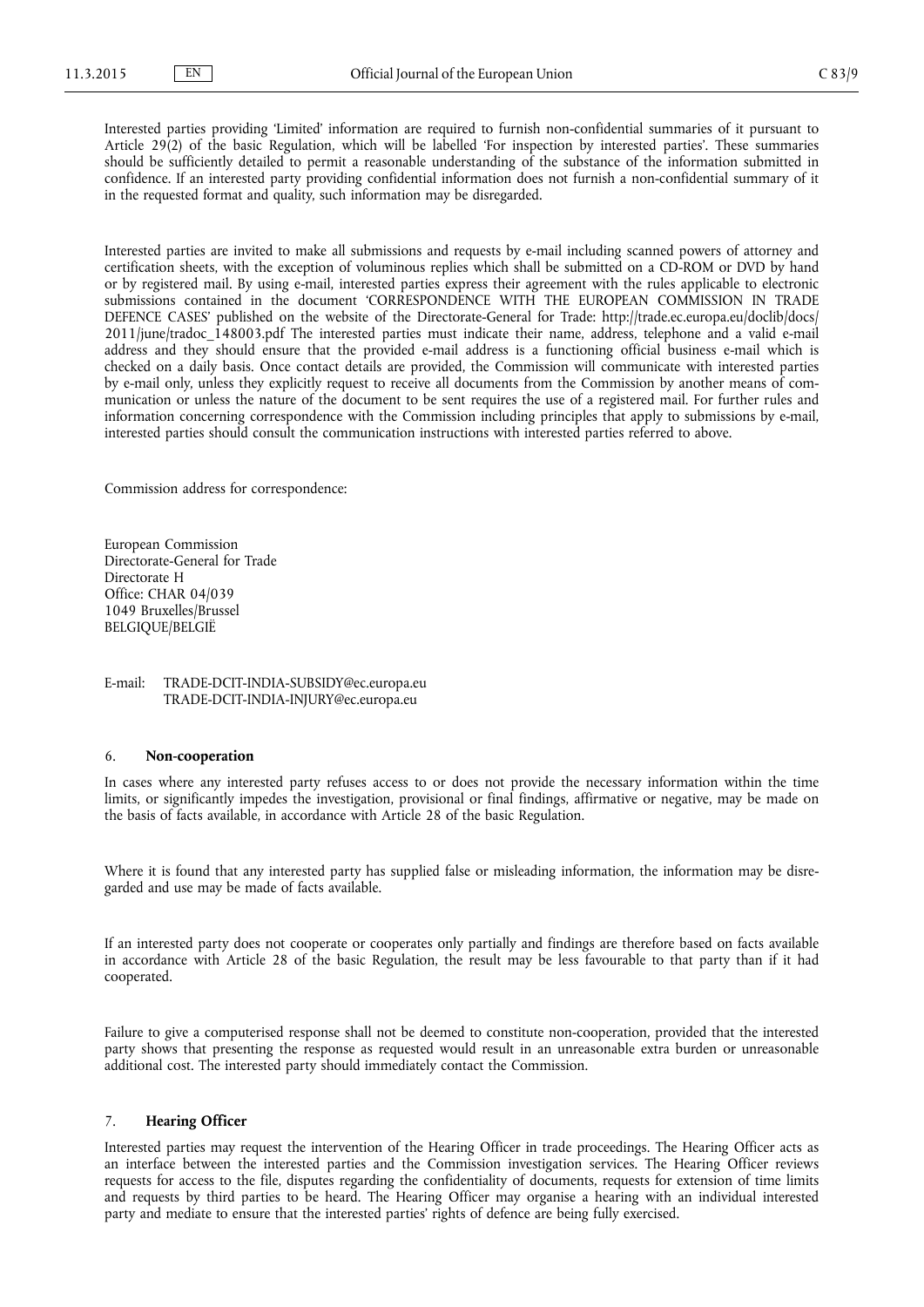A request for a hearing with the Hearing Officer should be made in writing and should specify the reasons for the request. For hearings on issues pertaining to the initial stage of the investigation the request must be submitted within 15 days of the date of publication of this Notice in the *Official Journal of the European Union*. Thereafter, a request to be heard must be submitted within specific deadlines set by the Commission in its communication with the parties.

The Hearing Officer will also provide opportunities for a hearing involving parties to take place which would allow different views to be presented and rebuttal arguments offered on issues pertaining, among other things, to subsidisation, injury, causal link and Union interest. Such a hearing would, as a rule, take place at the latest at the end of the fourth week following the disclosure of provisional findings.

For further information and contact details interested parties may consult the Hearing Officer's web pages on DG Trade's website: <http://ec.europa.eu/trade/trade-policy-and-you/contacts/hearing-officer/>

## 8. **Schedule of the investigation**

The investigation will be concluded, pursuant to Article 11(9) of the basic Regulation within 13 months of the date of the publication of this Notice in the *Official Journal of the European Union*. In accordance with Article 12(1) of the basic Regulation, provisional measures may be imposed no later than nine months from the publication of this Notice in the *Official Journal of the European Union*.

### 9. **Processing of personal data**

Any personal data collected in this investigation will be treated in accordance with Regulation (EC) No 45/2001 of the European Parliament and of the Council of 18 December 2000 on the protection of individuals with regard to the processing of personal data by the Community institutions and bodies and on the free movement of such data (!).

<sup>(</sup> 1 ) OJ L 8, 12.1.2001, p. 1.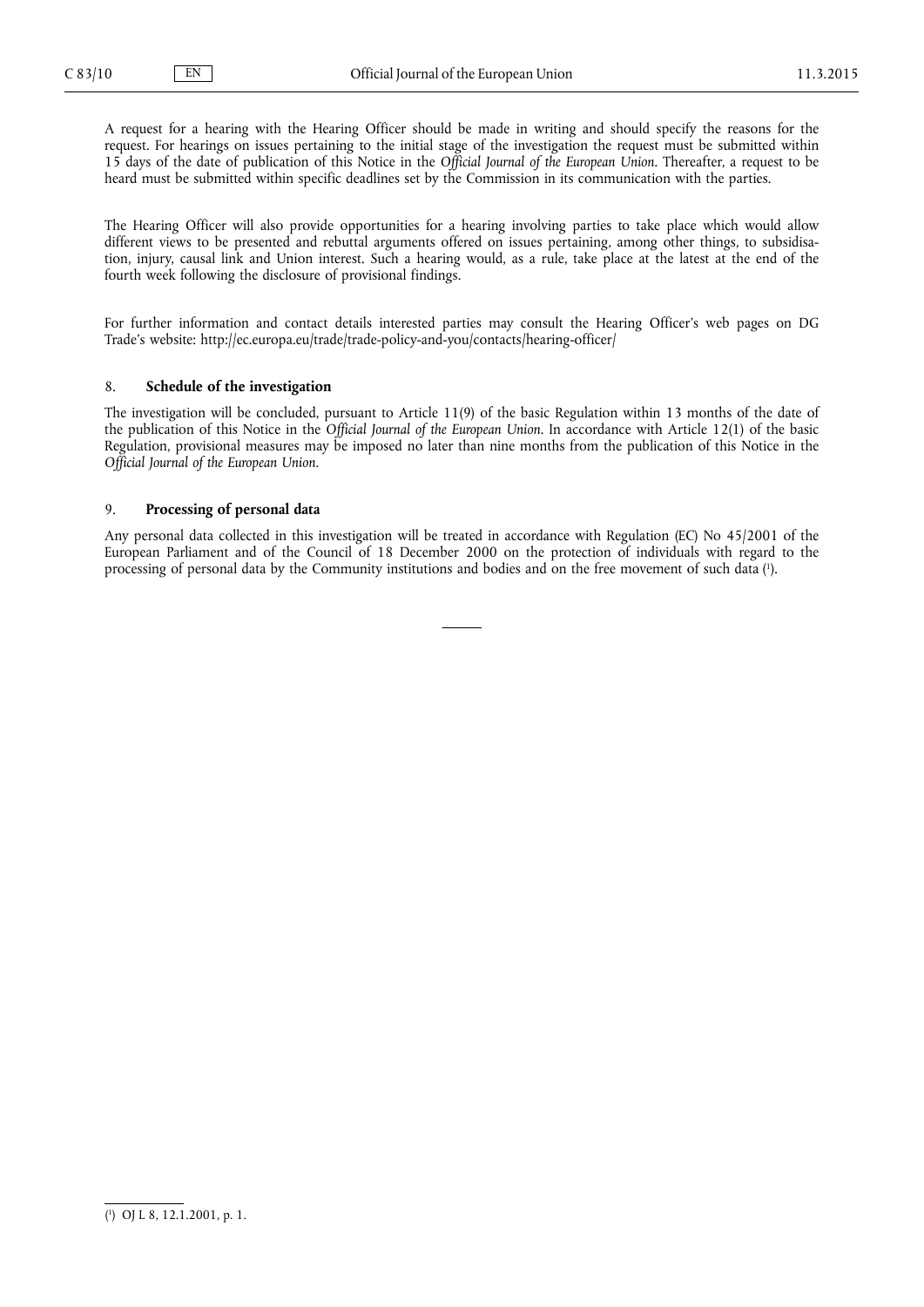**ANNEX I** 

|  | 'Limited' version (1)                          |
|--|------------------------------------------------|
|  | Version 'For inspection by interested parties' |
|  | (tick the appropriate box)                     |

## ANTI-SUBSIDY PROCEEDING CONCERNING IMPORTS OF TUBES AND PIPES OF DUCTILE CAST IRON (ALSO KNOWN AS SPHEROIDAL GRAPHITE CAST IRON) ORIGINATING IN INDIA

INFORMATION FOR THE SELECTION OF THE SAMPLE OF EXPORTING PRODUCERS IN INDIA

This form is designed to assist exporting producers in India in responding to the request for sampling information made in point 5.1.1 of the notice of initiation.

Both the 'Limited' version and the version 'For inspection by interested parties' should be returned to the Commission as set out in the notice of initiation.

#### 1. IDENTITY AND CONTACT DETAILS

Supply the following details about your company:

| Company name   |  |
|----------------|--|
| Address        |  |
| Contact person |  |
| E-mail address |  |
| Telephone      |  |
| Fax            |  |

#### 2. TURNOVER AND SALES VOLUME

Indicate the turnover in the accounting currency of the company during the period 1 October 2013 to 30 September 2014 for sales (export sales to the Union for each of the 28 Member States (2) separately and in total and domestic sales) of tubes and pipes of ductile cast iron (also known as spheroidal graphite cast iron) as defined in the notice of initiation and the corresponding weight or volume. State the currency used.

|                                                                                                                    |                                   | Tonnes | <b>Metres</b> | Value in accounting<br>currency<br>Specify the currency used |
|--------------------------------------------------------------------------------------------------------------------|-----------------------------------|--------|---------------|--------------------------------------------------------------|
| Export sales to the Union, for each of the                                                                         | Total:                            |        |               |                                                              |
| 28 Member States separately and in total,<br>of the product under investigation, manu-<br>factured by your company | Name each<br>Member State $(1)$ : |        |               |                                                              |
| Domestic sales of the product under inves-<br>tigation, manufactured by your company                               |                                   |        |               |                                                              |

(1) Add additional rows where necessary.

<sup>(1)</sup> This document is for internal use only. It is protected pursuant to Article 4 of Regulation (EC) No 1049/2001 of the European Parliament and of the Council (OJ L 145, 31.5.2001, p. 43). It is a confidential document pursuant to Article 29 of Council Regulation (EC) No 597/2009 (OJ L 188,<br>18.7.2009, p. 93) and Article 12 of the WTO Agreement on Subsidies and Counte

Slovakia, Finland, Sweden, and the United Kingdom.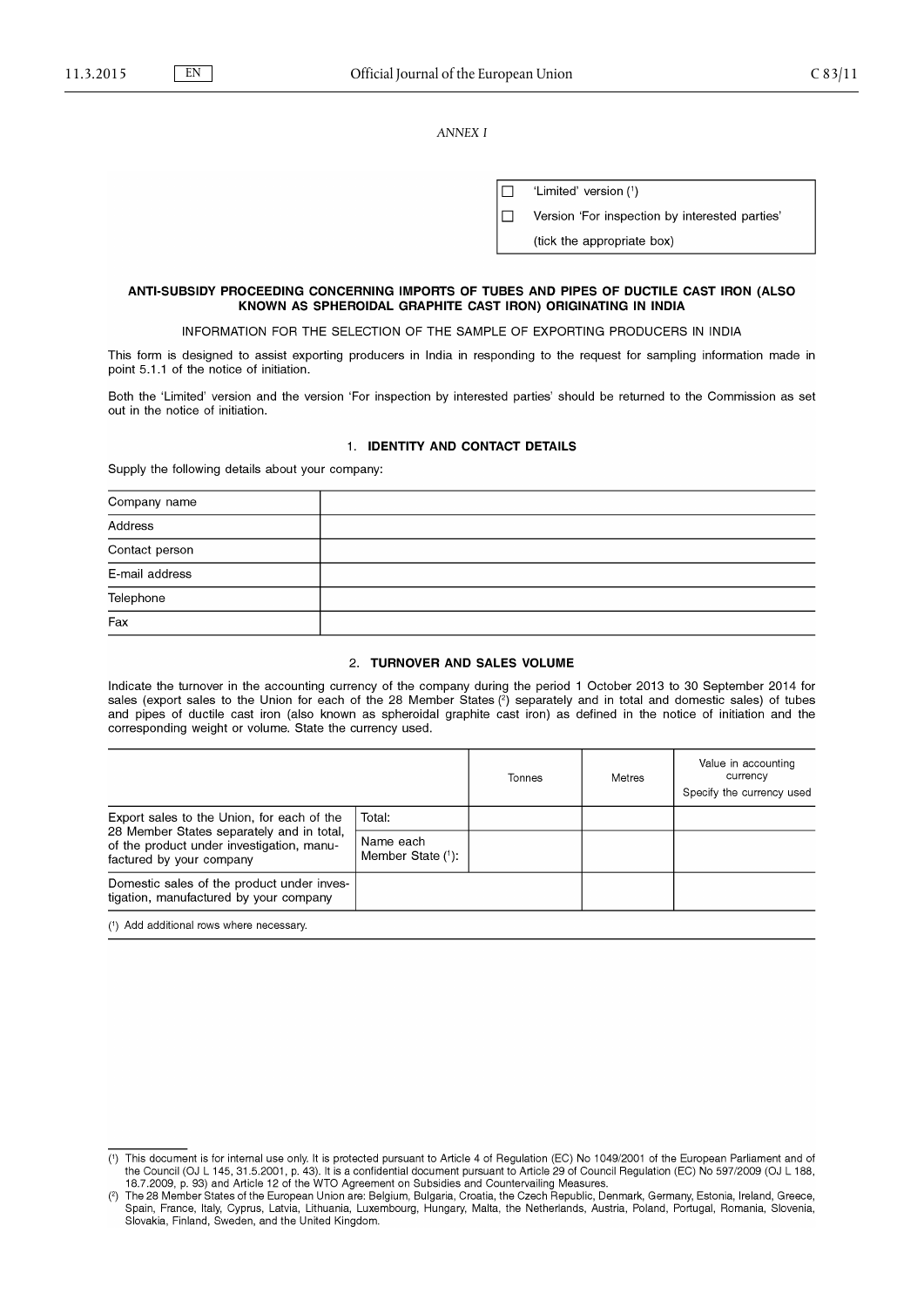### 3. ACTIVITIES OF YOUR COMPANY AND RELATED COMPANIES (1)

Give details of the precise activities of the company and all related companies (please list them and state the relationship to your company) involved in the production and/or selling (export and/or domestic) of the product under investigation. Such activities could include but are not limited to purchasing the product under investigation or producing it under sub-contracting arrangements, or processing or trading the product under investigation.

| Company name and location | Activities | Relationship |
|---------------------------|------------|--------------|
|                           |            |              |
|                           |            |              |
|                           |            |              |

#### 4. OTHER INFORMATION

Please provide any other relevant information which the company considers useful to assist the Commission in the selection of the sample.

## 5. INDIVIDUAL SUBSIDY MARGIN

The company declares that, in the event that it is not selected to be in the sample, it would like to receive a questionnaire and other claim forms in order to fill these in and thus claim an individual subsidy margin in accordance with section 5.1.1(b) of the notice of initiation.

 $\Box$  $\Box$  $No$ Yes

#### 6. CERTIFICATION

By providing the above information, the company agrees to its possible inclusion in the sample. If the company is selected to be part of the sample, this will involve completing a questionnaire and accepting a visit at its premises in order to verify its response. If the company indicates that it does not agree to its possible inclusion in the sample, it will be deemed not to have cooperated in the investigation. The Commission's findings for non-cooperating exporting producers are based on facts available and the result may be less favourable to that company than if it had cooperated.

Signature of authorised official:

Name and title of authorised official:

Date:

In accordance with Article 143 of Commission Regulation (EEC) No 2454/93 of 2 July 1993 laying down provisions for the implementation of  $(1)$ Council Regulation (EEC) No 2913/92 establishing the Community Customs Code, persons shall be deemed to be related only if: (a) they are<br>Officers or directors of one another's businesses; (b) they are legally recognized pa (d) any person directly or indirectly owns, controls or holds 5 % or more of the outstanding voting stock or shares of both of them; (e) one of (i) any person unecuty or indirectly controls be other; (f) both of them are directly or indirectly controlled by a third person; (g) bogether they directly or indirectly control a third person; or (h) they are members of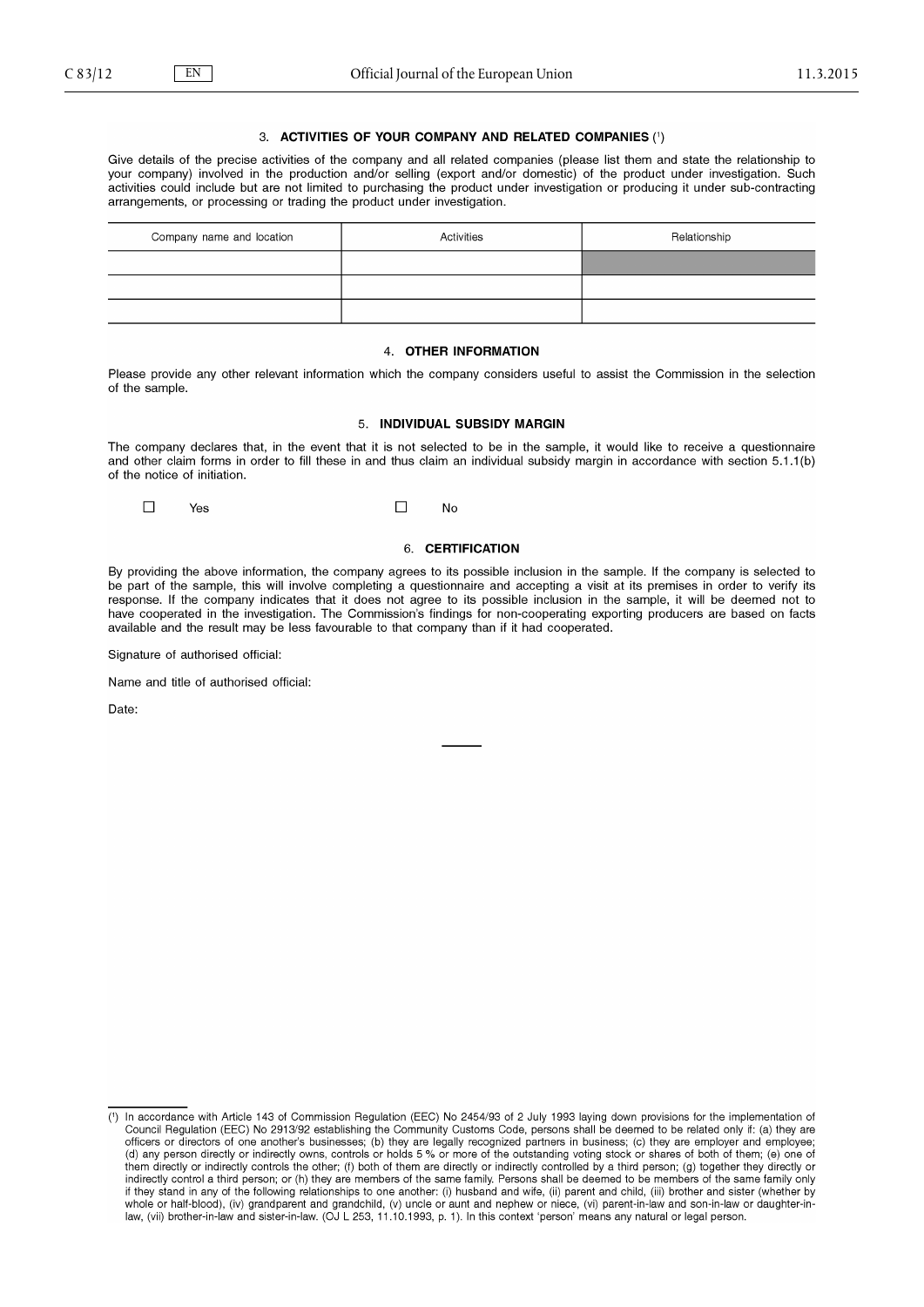*ANNEX II*

|  | 'Limited' version (1)                          |
|--|------------------------------------------------|
|  | Version 'For inspection by interested parties' |
|  | (tick the appropriate box)                     |

## ANTI-SUBSIDY PROCEEDING CONCERNING IMPORTS OF TUBES AND PIPES OF DUCTILE CAST IRON (ALSO KNOWN AS SPHEROIDAL GRAPHITE CAST IRON) ORIGINATING IN INDIA

INFORMATION FOR THE SELECTION OF THE SAMPLE OF UNRELATED IMPORTERS

This form is designed to assist unrelated importers in responding to the request for sampling information made in point 5.1.2 of the notice of initiation.

Both the 'Limited' version and the version 'For inspection by interested parties' should be returned to the Commission as set out in the notice of initiation.

#### 1. IDENTITY AND CONTACT DETAILS

Supply the following details about your company:

| Company name   |  |
|----------------|--|
| Address        |  |
| Contact person |  |
| E-mail address |  |
| Telephone      |  |
| Fax            |  |

#### 2. TURNOVER AND SALES VOLUME

Indicate the total turnover in euros (EUR) of the company, and the turnover and weight or volume for imports into the Union  $\binom{2}{1}$  and resales on the Union market after importation from India, during the period 1 October 2013 to 30 September 2014, of tubes and pipes of ductile cast iron (also known as spheroidal graphite cast iron) as defined in the notice of initiation and the corresponding weight or volume.

|                                                                                                | Tonnes | Metres | Value in euros<br>(EUR) |
|------------------------------------------------------------------------------------------------|--------|--------|-------------------------|
| Total turnover of your company in euros (EUR)                                                  |        |        |                         |
| Imports of the product under investigation into the Union from India                           |        |        |                         |
| Resales on the Union market after importation from India of the<br>product under investigation |        |        |                         |

<sup>(1)</sup> This document is for internal use only. It is protected pursuant to Article 4 of Regulation (EC) No 1049/2001 of the European Parliament and of the Council (OJ L 145, 31.5.2001, p. 43). It is a confidential document pursuant to Article 29 of Council Regulation (EC) No 597/2009 (OJ L 188,<br>18.7.2009, p. 93) and Article 12 of the WTO Agreement on Subsidies and Counte

Slovakia, Finland, Sweden, and the United Kingdom.